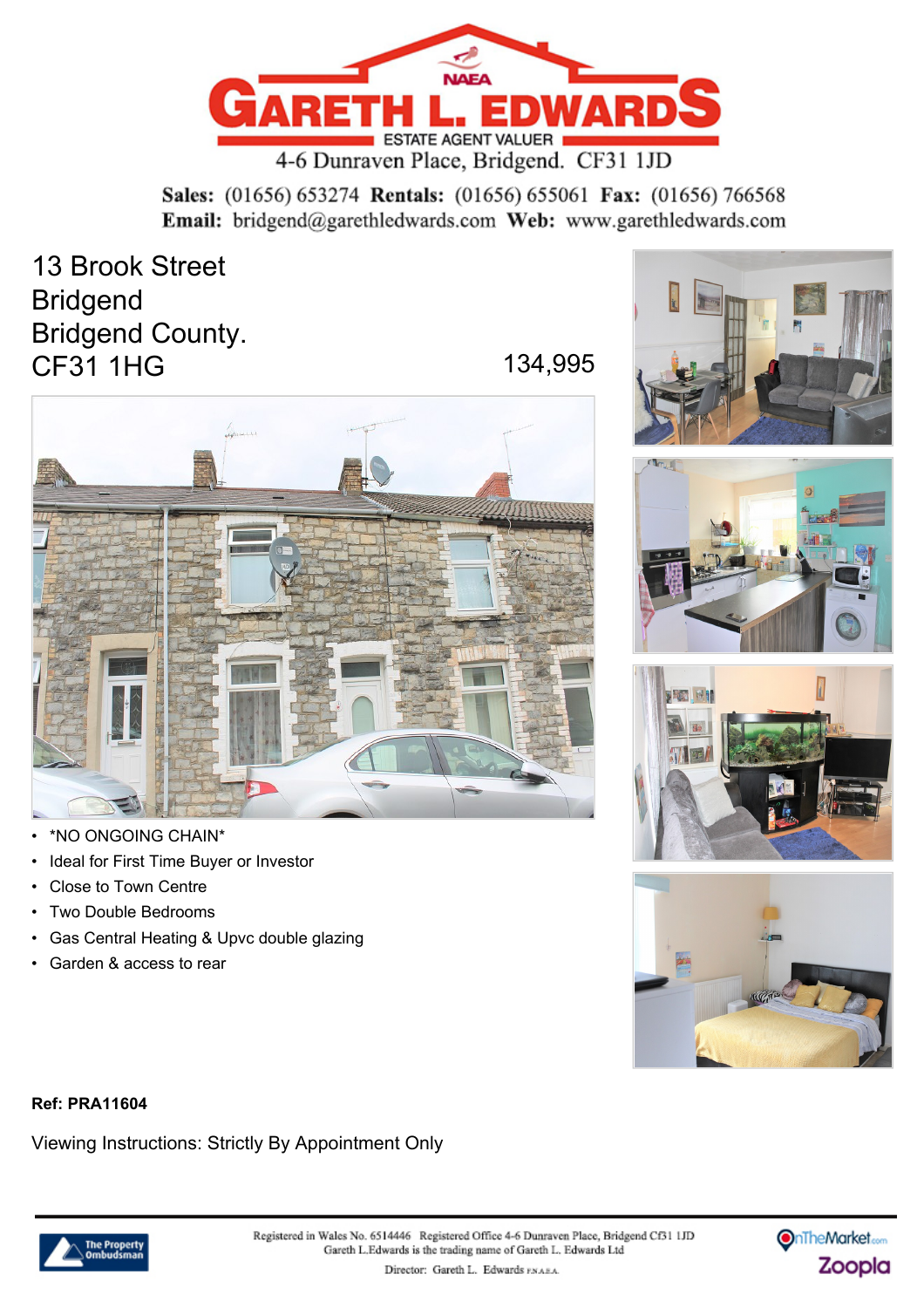## General Description

Traditional two double-bedroom mid-terrace property with open plan living & separate sitting room located in Bridgend. The property has rear lane access, enclosed garden, uPVC double glazing and gas central heating via a combination boiler. The property is being sold with no ongoing chain and is an ideal purchase for a first-time buyer or investor. The property is within walking distance of the town centre with all its facilities and amenities including the main line train station, Junction 36 of the M4 motorway.

The property comprises: - GROUND FLOOR: - Entrance and Hallway; Sitting Room; Open-Plan Lounge/Kitchen/Diner; Inner Hallway; Family Bathroom. FIRST FLOOR: - Landing; Master Bedroom and One further bedroom. OUTSIDE: - On street to front, Rear: enclosed rear garden with double gates to rear, Astro turf area, patio area.

#### Accommodation

## Ground Floor

## Entrance and Hallway

Via a uPVC double glazed front door with arched stained-glass panel entering the hall with laminated flooring, textured ceiling, access to first floor.

## Sitting Room (11' 3" x 11' 3") or (3.44m x 3.44m)

uPVC double glazed window to the front, fitted carpet, one radiator, two recesses either side of the fire breast wall, artex ceiling, spotlighting, Georgian glass door into: -

#### Open-Plan Lounge/Kitchen/Diner

6.199m x 4.531m x 2.396m x 3.740m

Lounge Area

Laminated flooring, one radiator, artex ceiling, spotlighting, two recesses either side of the fire breast wall, under stairs storage area.

Kitchen Area

Range of base and wall units in high gloss white, complimentary worktop with breakfast bar area, chrome gas hob, electric oven, round stainless steel sink unit with chrome mixer taps, splashback tiling, uPVC double glazed window to the rear, laminated flooring, space for fridge and freezer, plumbed for automatic washing machine, space for tumble dryer, glass Georgian door into:-

#### Inner Hallway

ceramic tiling to the floor, half glazed uPVC door to the side

## Family Bathroom

Three-piece suite in white with chrome fittings, heated towel rail, tiled around the bath area, half tiled walls around, uPVC obscure glazed window to the side, artex ceiling.

#### First Floor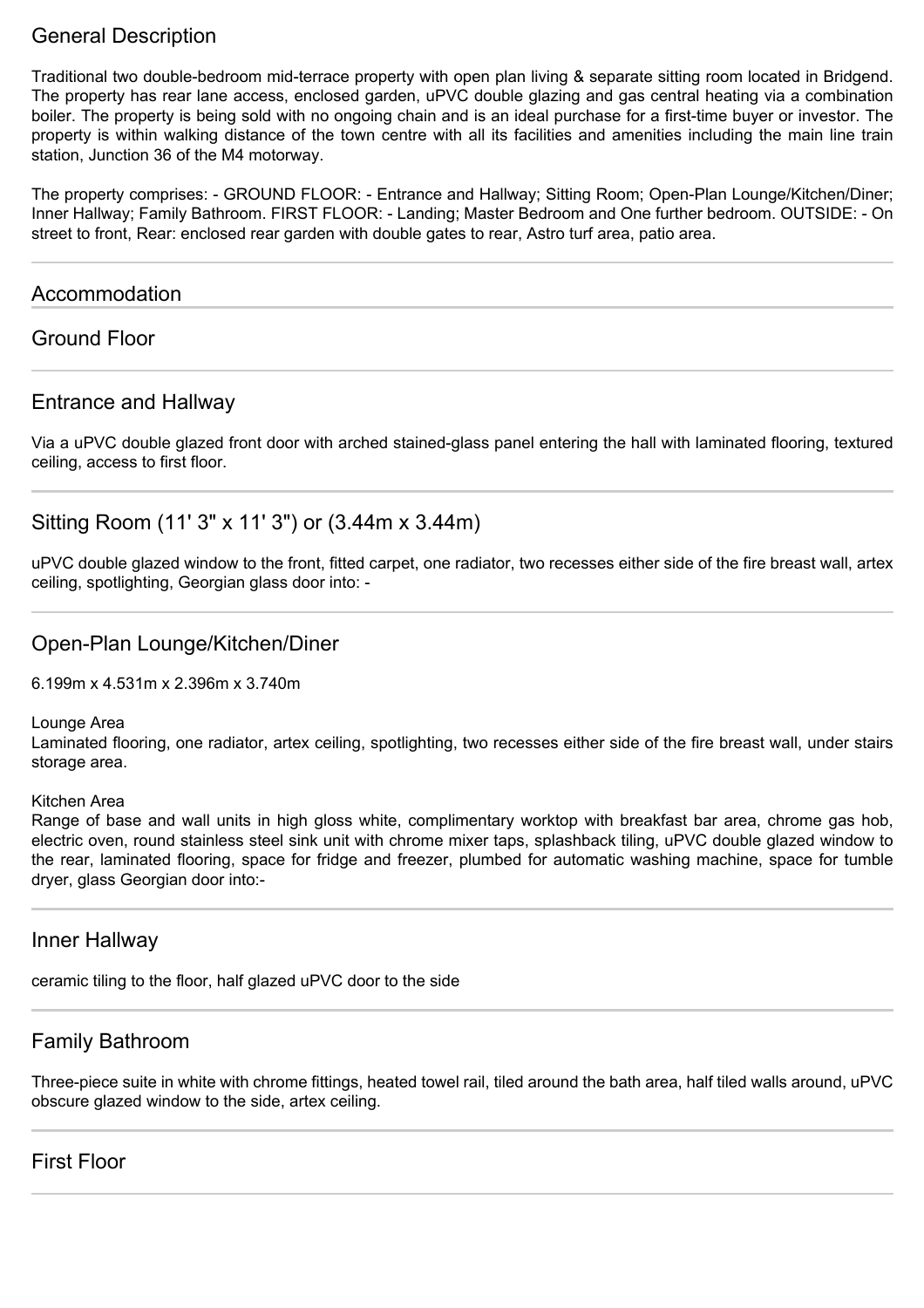# Landing

Fitted carpet, artex ceiling.

# Master Bedroom (14' 2" x 14' 4") or (4.33m x 4.37m)

uPVC double glazed window to the rear, laminated flooring, artex ceiling, door leading into a cupboard with ample storage.

# Bedroom 2 (12' 8" x 15' 5") or (3.87m x 4.69m)

uPVC double glazed window to the front, laminated flooring, artex ceiling, loft access, one radiator.

## **Outside**

Front

On street parking

## Rear

Enclosed rear garden, Astro turf area, double wooden gates, patio area, rear lane access.

## Services

Mains electricity, mains water, mains gas, mains drainage

## **Tenure**

We are informed that the tenure is Freehold

Council Tax

Band B